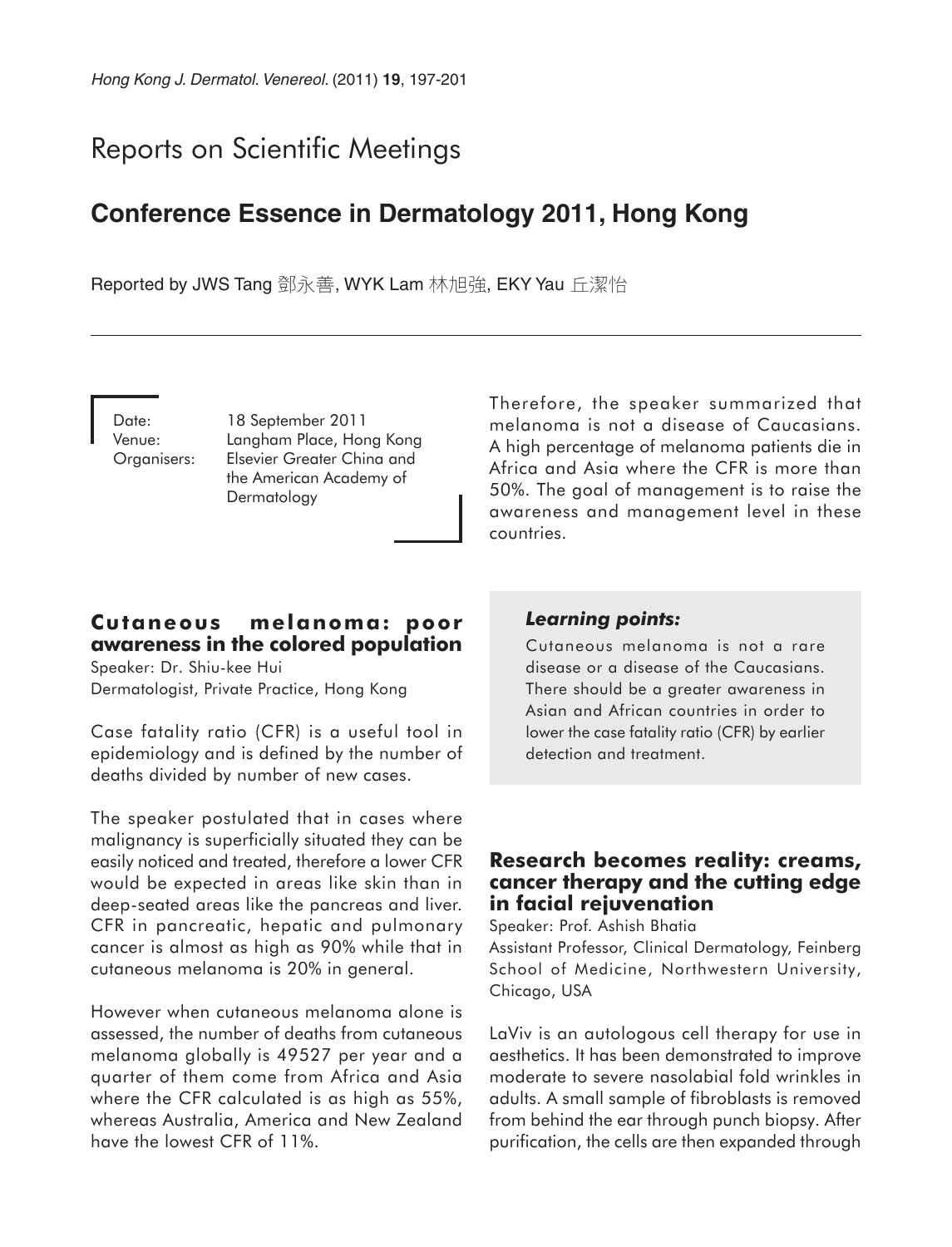culturing. The fibroblasts obtained are biologically active and able to produce collagen in the skin. LaViv was approved by the Food and Drug Administration in June 2011.

A novel injectable adipolytic drug, ATX-101, has been shown to reduce localized fat, such as submental fat. The drug induces formation of new collagen through adipolysis. Phase I and II studies of ATX-101 have been successfully completed.

Vismodegib, which is a hedgehog pathway inhibitor, has been used in treatment of locally advanced or metastatic basal cell carcinoma with success. Side effects were predominantly mild to moderate. It would be a potential new therapy for basal cell carcinoma.

Growth factor is emerging as a new anti-ageing therapy. The mechanism of action involves epidermal renewal and extracellular matrix regeneration. It has been shown to improve skin elasticity. The sources of growth factor include epidermal cells, placental cells, human foreskin, colostrum, recombinant bacteria, yeast and plants. There are concerns over human source of growth factor. Excessive vascular endothelial growth factor may stimulate the transition of dormant tumors to malignancy through an increase in angiogenesis. In addition, various types of melanomas have receptor for this growth factor.

#### *Learning points:*

LaViv, ATX-101, vismodegib and growth factor are new treatments in dermatology. Further studies have to be conducted to confirm the safety and efficacy of these therapeutic agents.

### **What's new in cosmetic dermatology?**

Speaker: Prof. Henry H Chan Hon. Professor, Li Ka Shing Faculty of Medicine, University of Hong Kong, Hong Kong

Laser fractional resurfacing is effective for skin rejuvenation and pigmentation. However, postinflammatory hyperpigmentation may occur after laser fractional resurfacing. Study showed that both density and energy of the treatment were determinants of post-inflammatory hyperpigmentation in Asians. Density was of particular importance.

Transcutaneous focused ultrasound has been used for non-invasive skin tightening. Its safety profile was evaluated in Asians. Only mild and transient adverse events were observed in the study. There were no serious permanent or delayed adverse events up to 6 months after treatment. The author concluded that the use of transcutaneous focused ultrasound was safe in treatment of facial skin laxity in Asians. Minimally invasive radiofrequency needles have also been used for skin tightening. The needles induce a confined focal thermal injury in dermis. Thus, epidermis and dermal-epidermal junction are spared. No ulceration, erosion or pigmentary changes were noted in a study involving 11 Chinese patients. The main adverse effects were pain, inflammatory changes and bruises after the procedure.

In melasma, a study illustrated that there was a significant increase in number and size of dermal blood vessels in lesional skin. There was also an increased expression of vascular endothelial growth factor, which might play an important angiogenic role in melasma. Higher amounts of melanin and melanogenesisassociated proteins were also observed in epidermis of lesional skin by another study, in which the number of melanocyte was not increased. Regarding treatment for melasma, newer topical agents such as decapeptide-12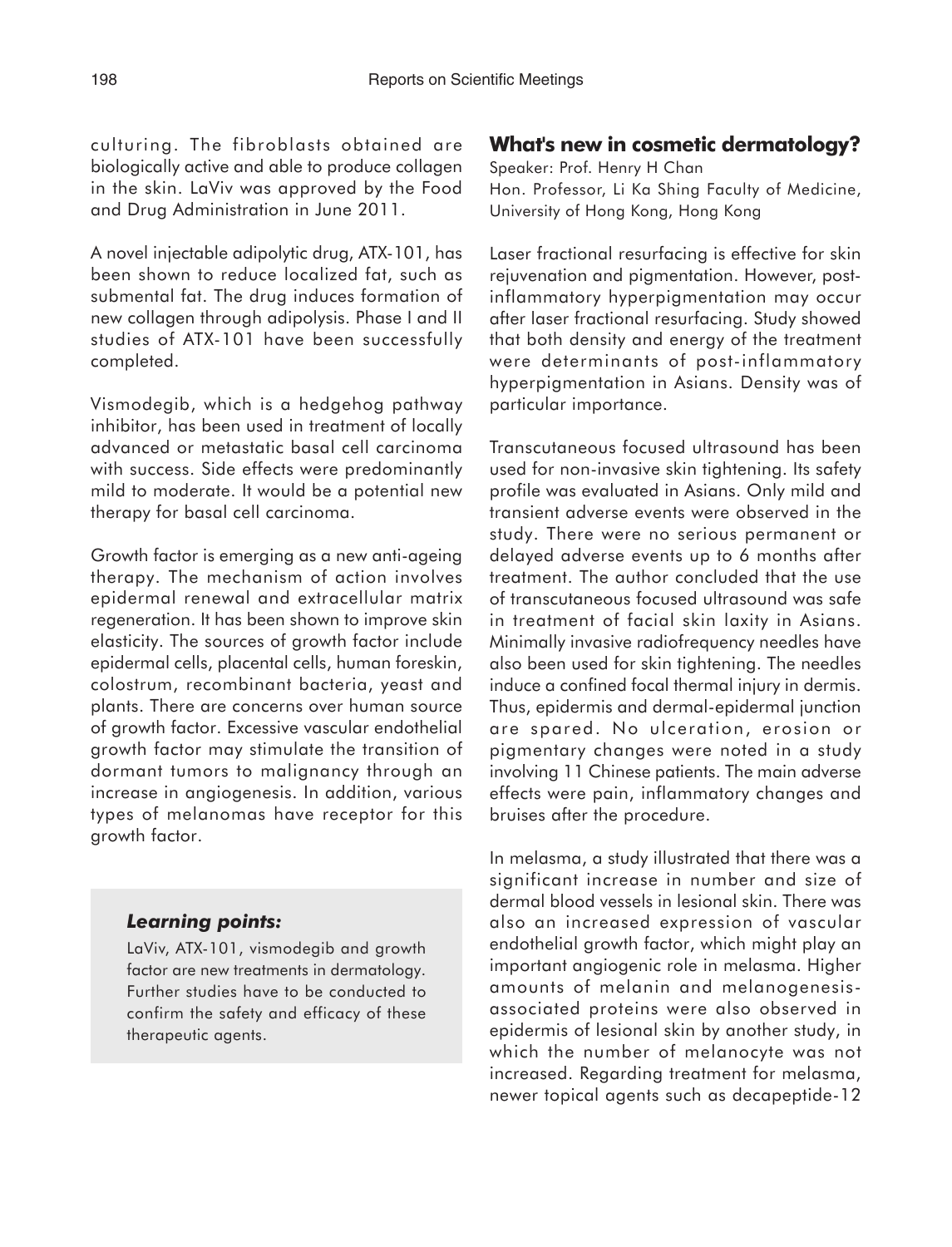and elure have been evaluated. Laser therapy should be reserved for patients who are refractory to topical therapy.

#### *Learning points:*

Many new technologies and drugs are available for skin rejuvenation and treatment of melasma. It is important for physicians to be familiar with the adverse events of each treatment modality.

### **Treating the frame and canvas of the ageing face**

Speaker: Prof. Ashish Bhatia

Assistant Professor, Clinical Dermatology, Feinberg School of Medicine, Northwestern University, Chicago, USA

Physiological changes of skin ageing include skin thinning, loss of elasticity, altered texture, pigmentation, bone resorption and remodeling. Volume loss during ageing also results in fat redistribution and muscle atrophy. Over the years, there has been much advancement in treatment of undesirable skin changes secondary to ageing.

Fractional laser technology, which leaves viable skin in between microscopic zones of thermal injury for rapid tissue regeneration and heat dissipation, is considered a safer option with less risk of post-inflammatory hyperpigmentation. This technology is categorized into ablative and nonablative fractional laser. For ablative fractional laser, tissue vaporization and ablation of stratum corneum occur and rapid re-epitheliazation follows; non-ablative fractional laser causes collagen denaturation from papillary dermis down to mid-reticular dermis with epidermis remains intact, complete re-epitheliazation can occur in 24 hours. Both lasers have been used for skin resurfacing.

Filler is a minimally invasive treatment to correct and contour facial area by replacing depleted soft tissue, bony loss or muscle atrophy. Hyaluronic acid, which is extracted from streptococcal bacteria, is a commonly used agent for filler. Treatment effect can last for four to six months, or even longer.

Botulinum toxin A has been approved by the Food and Drug Administration for cosmetic use. It has been used to treat glabellar and frontal crease, crow's feet, depressed angle of mouth and chin dimpling. As there is potential risk of facial asymmetry after injection, treatments should be performed by experienced practitioners.

#### *Learning points:*

Fractional laser, filler and botulinum toxin A are currently available treatment modalities to combat skin changes secondary to skin ageing.

#### **Atopic dermatitis** − **epidemiology, comorbidity, and treatment**

Speaker: Dr. Eric L. Simpson Director, Dermatology Department, Oregon Health and Science University, Portland, Oregon, USA

Atopic dermatitis is a global disease with high prevalence in worldwide population. It causes strong impact on patients' quality of life and can lead to significant emotional or behavioural disturbance. Pruritus in atopic dermatitis may result in sleep disturbance among patients and their families. Co-morbidities related to atopic dermatitis include other atopic diseases, skin infection, neuropsychiatric disorders such as attention deficit hyperactivity disorder, autism and depression. Aetiology of atopic dermatitis is multifactorial. Factors such as genetics, environmental factors, epidermal barrier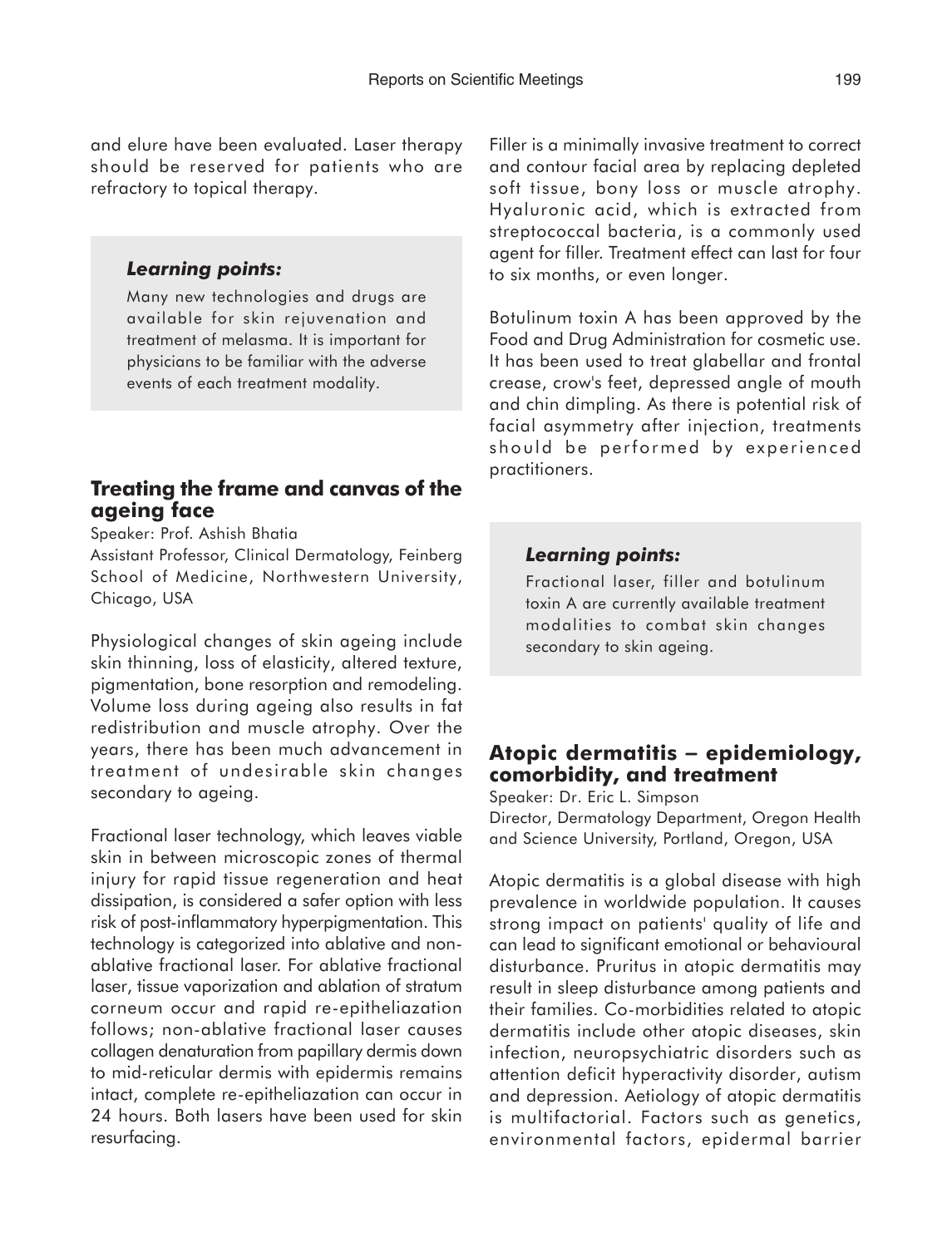dysfunction and immune dysfunction are believed to contribute to the disease.

Therapeutic strategies include induction of clearance, maintenance treatment to prevent flares and flare control. Proper education to patients and their parents is mandatory to ensure good compliance and rapport. Physicians should carefully address the disease causation and give advice on steroid phobia if necessary during the initial visit. After induction of clearance by use of topical corticosteroid, severity-based maintenance therapy can help prevention of flare. For mild disease, topical corticosteroid can be applied twice-weekly in addition to adequate use of emollients for maintenance purpose; for moderate disease which has flares despite the above measures, adding topical calcineurin inhibitor has been proven to reduce flare up; in those severe and recalcitrant cases, systemic steroid therapy for flare control may be required. Other treatment modalities such as phototherapy and immunosuppressants including cyclosporine, methotrexate or azathioprine can be considered for steroid-sparing purpose.

## *Learning points:*

Management of atopic dermatitis includes induction of clearance followed by severity-based maintenance therapy and flare control.

## **Therapeutic advances in skin cancer**

Speaker: Dr. Eric Simpson Director, Dermatology Department, Oregon Health and Science University, Portland, Oregon, USA

Melanoma accounts for less than 1% of skin cancer but more than 80% of skin cancer mortality with an increasing mortality rate worldwide. Risk factors for melanoma include intermittent sun exposure, dysplastic nevus, aircrew occupation, prior cancer e.g. breast and thyroid, latitude, transplant patients, arsenic exposure. Eighty percent of patients have localized disease at presentation, 2-5% already have metastasis with only a 10% 5-year survival rate.

Treatment for localized disease is mainly surgery while no treatment has been shown to increase survival in metastatic cases. Trial enrollment is the standard of care in such case.

Melanoma is an immunogenic tumor and specific treatment targeting this property has been under investigation. Ipilimumab which blocks CTLA-4 has undergone phase III study with a 32-34% reduction in risk of death compared with melanoma vaccine. Side effects include hepatitis and enterocolitis.

Vemurafenib is an oral agent which targets on BRAF inhibition in those with BRAF mutant type of metastatic melanoma. A phase III study has shows a 63% decrease in mortality risk as compared with dacarbazine. Its side effects include rash, risk of developing squamous cell carcinoma and keratoacanthoma, and ultimately drug resistance.